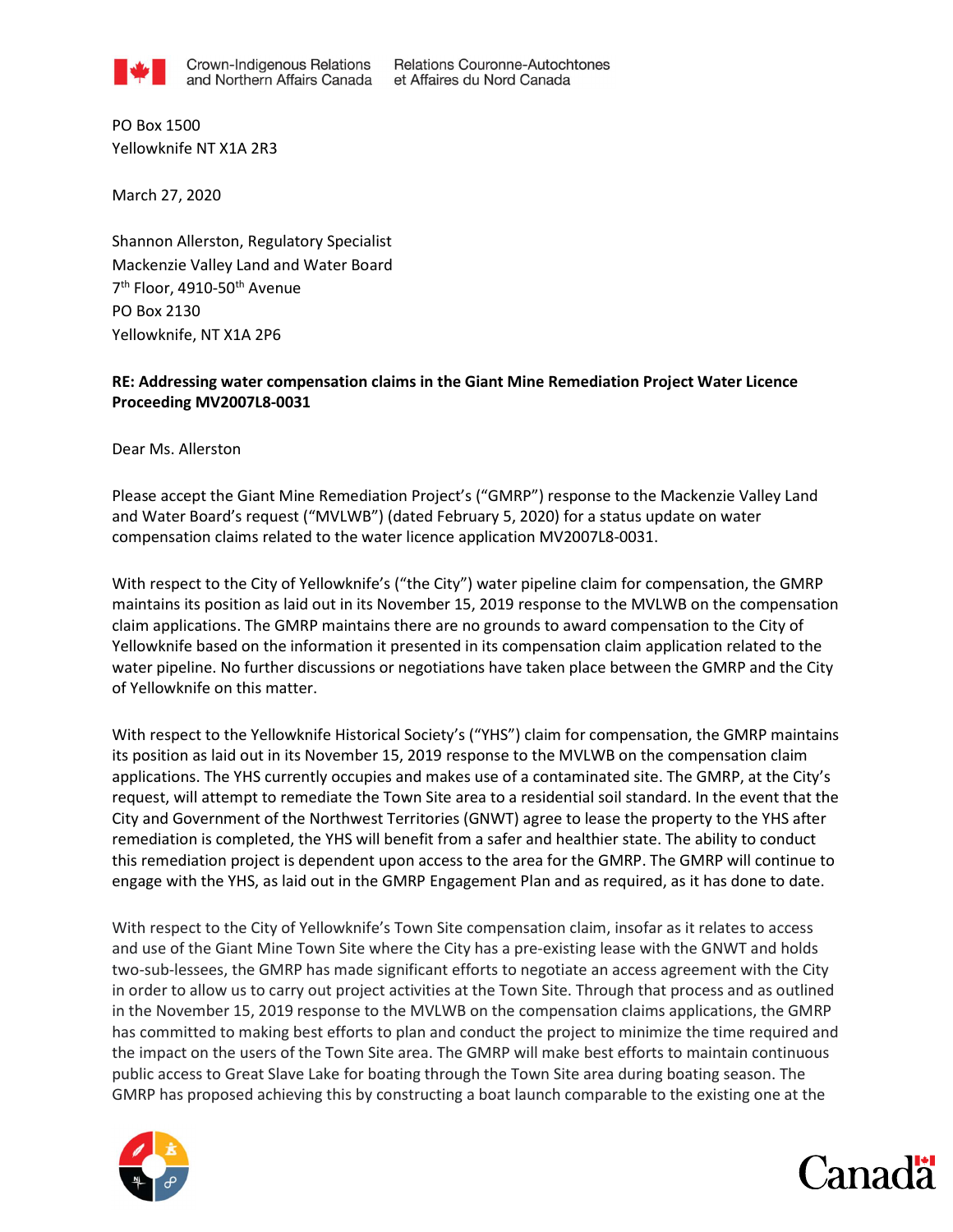

**Crown-Indigenous Relations** and Northern Affairs Canada

**Relations Couronne-Autochtones** et Affaires du Nord Canada

Giant Mine boat launch near the site of the GSSC if necessary, and to make sure that at least one of the existing or new boat launches will be accessible by the public over the duration of the project during boating season to the greatest extent possible (as outlined in the October 10, 2019 letter to the City of Yellowknife from the GMRP<sup>1</sup>.) The GMRP has continued to work with the Government of the Northwest Territories (GNWT), with the GNWT being both a co-proponent and the land-owner of the Town Site area, as well as the City of Yellowknife, as shown in Appendix A, to reach an agreement on access. Unfortunately, those efforts have not yet been successful.

With respect to the Great Slave Sailing Club's ("GSSC") compensation claim and individual claimants, the GMRP maintains its position as laid out in its November 15, 2019 response to the MVLWB on the compensation claim applications. The GMRP has made commitments to the GNWT, City of Yellowknife and GSSC membership that it would continue to work with all parties to minimize disruption to the greatest extent possible. As expressed in the March 10, 2020 letter to the GMRP from the GSSC, this is a positive relationship with both parties working cooperatively. To this end, the GMRP has committed to maintaining lake access to the extent reasonably possible at either the existing boat launch or at a new ramp in the GSSC area. It has also committed to maintaining or replacing the existing dock at the GSSC site if disturbed during remediation work. This work requires access and will not take place without permission from the land-owner.

The GNWT has confirmed that they will provide the GMRP free and unrestricted access to the Town Site as set out in the Co-operation Agreement as outlined in its April 16 2019 letter submitted to the Board<sup>2</sup>. The GMRP will continue to attempt to negotiate an arrangement with the City for access to the Town Site. If we subsequently arrange access, or negotiate another agreement with respect to compensation, we will notify the Board.

Should you require any clarification on the above, please contact Natalie Plato, Deputy Director of the Giant Mine Remediation Project via email at Natalie.Plato@Canada.ca.

Sincerely,

Matalee lasto

Natalie Plato Deputy Director Crown-Indigenous Relations and Northern Affairs Canada Giant Mine Remediation Project

Encl. Appendix A Summary of Engagement Related to Compensation and Access

http://registry.mvlwb.ca/Documents/MV2019X0007/MV2019X0007%20MV2007L8-0031%20-%20DIAND-GIANT%20-%20GNWT%20Description%20of%20Federal%20Reserve%20Lands%20for%20Giant%20Projexct%20- %20Apr16-19.pdf





<sup>1</sup> CIRNAC letter to City of Yellowknife dated October 10, 2019 http://registry.mvlwb.ca/Documents/MV2007L8- 0031/MV2007L8-0031%20-%20DIAND-GIANT%20-%20Letter%20to%20City%20of%20YK%20Re%20- %20Water%20Compensation%20Claims%20Mitigation%20and%20Accomodation%20-%20Oct10-19.pdf

<sup>&</sup>lt;sup>2</sup> Giant Mine Remediation Project Reserves; Letter from GNWT dated April 16, 2019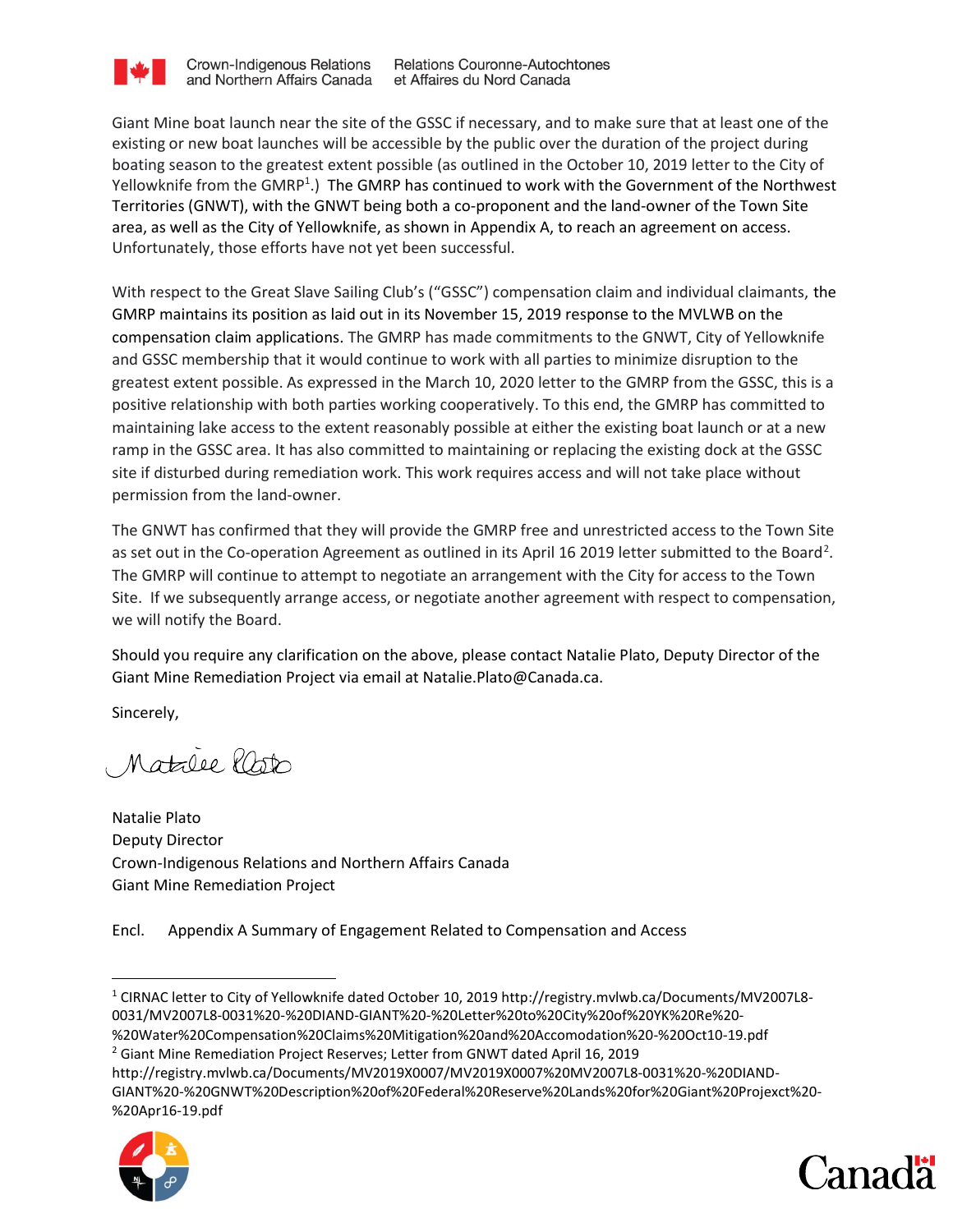## Appendix A Summary of Engagement Related to Compensation and Access Engagement with the Claimants related to Compensation Claims

The GMRP has had regular engagement with many of the claimants. The GMRP has consulted with the City of Yellowknife, the Great Slave Sailing Club and some of its members, and the Yellowknife Historical Society with a view to minimize project impacts and disruptions to the greatest extent possible and accommodate their respective use of the site to the extent reasonably possible.

## Engagement with City of Yellowknife

July 5, 2018 – Regular Monthly Meeting – Established who should be involved in discussions regarding relocation of boat launch

October 30, 2018 – Regular Monthly Meeting - City notes they will be requesting funding for a marina study

March 19, 2019 – Regular Monthly Meeting - Discussion around budget for a new dock

May 7, 2019 – Regular Monthly Meeting - Inquiring with Municipal and Community Affairs and Industry, Tourism and Investment regarding funding for new dock at Con

June 4, 2019 – Regular Monthly Meeting – City is looking into whether or not they will put in a claim

June 17, 2019 – Access Agreement Meeting – Discussion of draft access agreement with CIRNAC, GNWT, and City of Yellowknife

July 19, 2019 – Specific claim discussions on a "without prejudice" basis

August 14, 2019 – Follow up discussion on claim on a "without prejudice" basis

September 4, 2019 – Status update on information requests with CIRNAC, GNWT, and City of Yellowknife

September 20, 2019 – GMRP Proposes comparable dock built at GSSC

October 10, 2019 – Letter to City of Yellowknife committing to staging and sequencing to enable access

November 27, 2019 – Meeting between City and GMRP to discuss proposed zoned approach for remediation and the concept of lake access corridors within the access agreement and Town Site area

December 10, 2019 – Meeting between the City, GMRP and representatives from both the Great Slave Sailing Club and the Great Slave Yacht Club to discuss the possibility of a revised Access Agreement

Engagement with Great Slave Sailing Club

October 1, 2018 – Letter from GSSC regarding remediation and requesting a meeting

October 30, 2018 – Discussion around closure of boat launch, sequencing dredging, City of Yellowknife exploring Con site